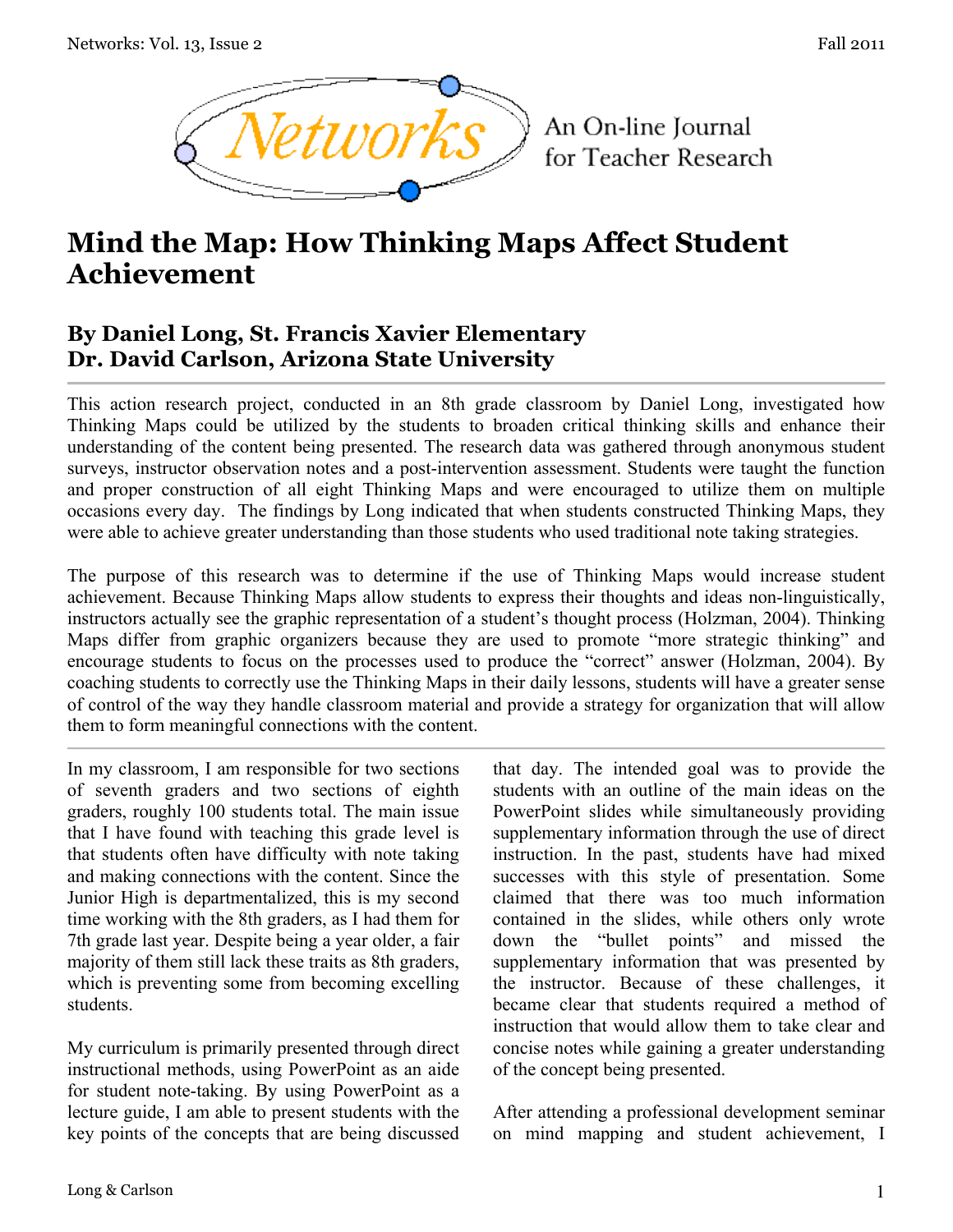decided to introduce my classes to a note-taking concept called Thinking Maps, which allowed students to summarize information using visual techniques not commonly found in the outline format of my lecture notes. These graphic representations of thought allow students to abandon the outline format that they were accustomed to and demonstrate a more free-form expression of their learning using the eight different styles of map. For example, a Circle Map asks students to place the main idea in the center, and then add descriptions of the topic around it. A Double Bubble Map allows students to visually compare and contrast ideas using a series of bubbles connected to their topic. It is the goal of this research to determine whether the use of Thinking Maps will benefit students in their note taking abilities, thus increasing their level of achievement and understanding.

# **Mind Mapping Thinking Maps**

In order for mind mapping to be successful, it is important that learners find a way to make the information relevant to their own lives. A great deal of research has indicated that the best way for learners to grasp a new concept is to construct a visual representation of it. Mind maps are a "useful tool for helping younger students with the process of building conceptual understanding of content and promoting achievement" (Mona & Khalick, 2008, p. 298). By using mind maps instead of traditional methods, students are able to visualize links between non-linear ideas, which in turn provides for creativity and meaningful learning. The use of color is often used to differentiate different ideas contained within the map, which "enhances the utility and meaningfulness to learners who construct them" (Mona & Khalick, 2008, p. 298). Because mind maps are essentially the visual representation of student thought, they allow for a greater retention of information.

One of the most important aspects of the Thinking Maps is the ability for students to display critical thinking skills in order to complete their maps. In his study on the improvement of critical thinking skills, Carl Savich noted that the focus on "critical and independent thinking" were effective ways for teachers to maximize the engagement of the students in his class (Savich, 2009, p. 4). Specifically, Savich utilized role-playing and simulations to convey material to the students - a process which required all students to be engaged in a more critical manner of thinking. Savich concluded that his inquiry method of teaching allowed even the least confident students in his class to feel connected to the material, which in turn allowed them to see "the bigger picture" of history (Savich, 2009, p 4). In the same manner, Thinking Maps allow for students to feel more connected to the material, as it forces them to map out their thought process on paper, which leads to an increase in connections between content and experience.

One of the initiators of the mind mapping was David Hyerle who maintained that brainstorming, organizers, and process maps were integral to "building conceptual links" in student understanding and recollection (Mona & Khalick, 2008, p. 299). When these three qualities are applied to mind mapping, they allow students to visualize their own thought process, in addition to making the construction of knowledge personal to them. Many of the maps developed by Hyerle were inspired by more conventional diagrams, such as the Venn diagram and timelines; however, Hyerle's thinking maps were unique in the sense that they forced the students to construct new knowledge about a topic while simultaneously recalling what they already knew. Because these maps allowed students to construct their thoughts in different ways (kinesthetically, verbally, etc) they have been proven to "increase the retention ability among learners when the target information is visualized" (Mona & Khalick, 2008 p. 300). Additionally, it has been determined that if students are offered control over their map constructions, the maps have a positive impact on student achievement because they "embody metacognitive models with certain structures" (Mona & Khalick, 2008, p. 300). The study conducted by Mona and Khalick was guided by the following questions: what is the effect of using mind mapping on 8th grade students, does the impact of using mind mapping interact with prior achievement levels, and what is the relationship between different elements of participants' mind maps.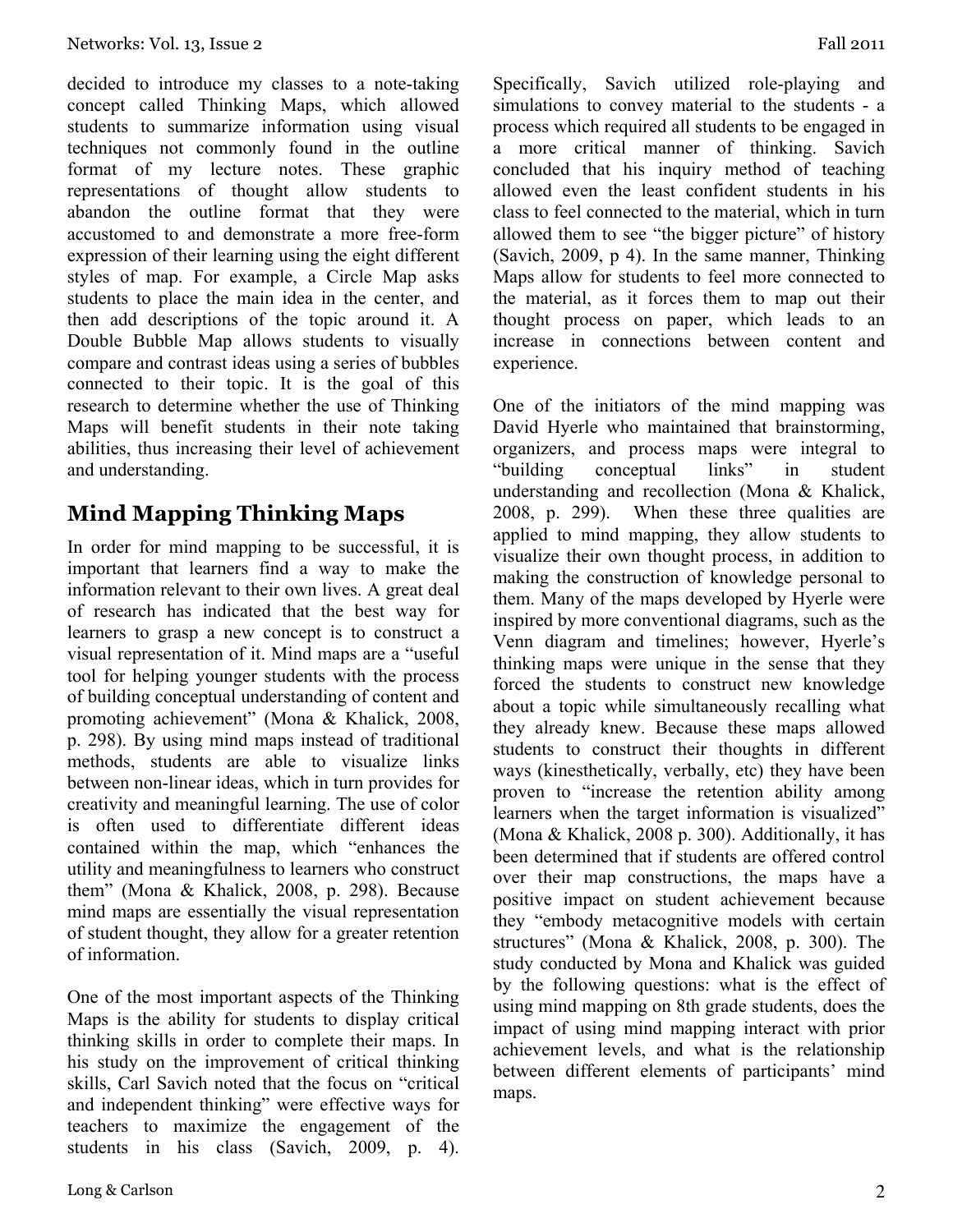### **Thinking Maps Instruction**

In order to ensure that the students were using the thinking maps in the correct manner, all of the students were instructed using the same three step method: 1) direct instruction of each thinking map, 2) the instructor and students create a thinking map together, and, 3) the students create their own maps using an assigned topic. This three-step method gave students complete ownership of their map and allowed them to practice this new skill. Once they demonstrated the correct format for the different thinking maps, their goal was to determine how to best synthesize the information and create their own knowledge of the content using these maps. During the course of the intervention, all eight maps were taught to the students, but the main focus was on the Double Bubble, The Flow and The Multi-Flow maps (see Appendix A). The nature and practice of Social Studies lends itself to the constant use of these maps, as we made it a routine to compare and contrast ideas (Double Bubble), place events in proper time order (Flow Map), and determine the cause and effect of major world events (Multi-Flow Map).

#### **Direct Instruction**

Because each Thinking Map is designed for a specific purpose, it is imperative that students understand the correct manner in which to use it. If the students are able to recognize the correct use of each map, they will be prepared when asked to create on their own. Additionally, since each thinking map serves a different purpose, the students must be aware of the appropriate use of each. For example, a Bubble Map requires that students use only single adjectives to describe the topic, while a Circle Map allows for more complex thoughts and descriptions by allowing nouns, adjectives and even complete sentences to describe the given topic.

#### **Instructor and Student**

Once a Thinking Map had been demonstrated to the class, the students worked cooperatively with me to develop a new thinking map. This technique allowed for students to follow along step-by-step during the creation of the Thinking Map so that they would gain a greater understanding of its use. For example, if students were asked to compare and contrast two points of view, they would understand that the use of a Double Bubble Map would be the correct map choice.

#### **Independent Work**

Once the class had successfully crafted a map together, they created their individual maps. At the start of one class, students created a Double Bubble Map that compared and contrasted the Battle of Britain in 1940 to the invasion of France by the Nazi forces in 1939. Students were allowed to use their notes to help them complete all of the maps and were allowed to ask for assistance if they were having difficulty. This enabled me to assess whether students understood the correct function of each thinking map, and their understanding of instructional content.

### **Methodology**

Prior to tracking the students involved in this study, all students were taught the correct format for using Thinking Maps, explaining each map and its intended purpose using the direct instruction method. After each map was introduced and practiced, students then engaged in surveys to determine their level of comfort with the maps, and their ability to construct the thinking maps in the correct context. During the course of the study, students were randomly assessed on their ability to take material they learned in the classroom and construct their responses in thinking map format. Their results were tracked over the course of the study and compared to their earlier creations in order to gauge their level of academic growth.

#### **Student Selection**

Four students were chosen for tracking in this study: one Hispanic male, one Caucasian male, one Hispanic female and one African-American female. All of these students have shown personal growth concerning their academics since they were in my 7th grade class, but are still lacking the ability to take clear and concise notes. As 8th graders, these students' grades range from straight A's to straight C's across all of their classes. None of the students that were chosen has IEP's to modify their instruction, and one of the four is enrolled in the district program for "gifted students". Additionally, all four of these students participate in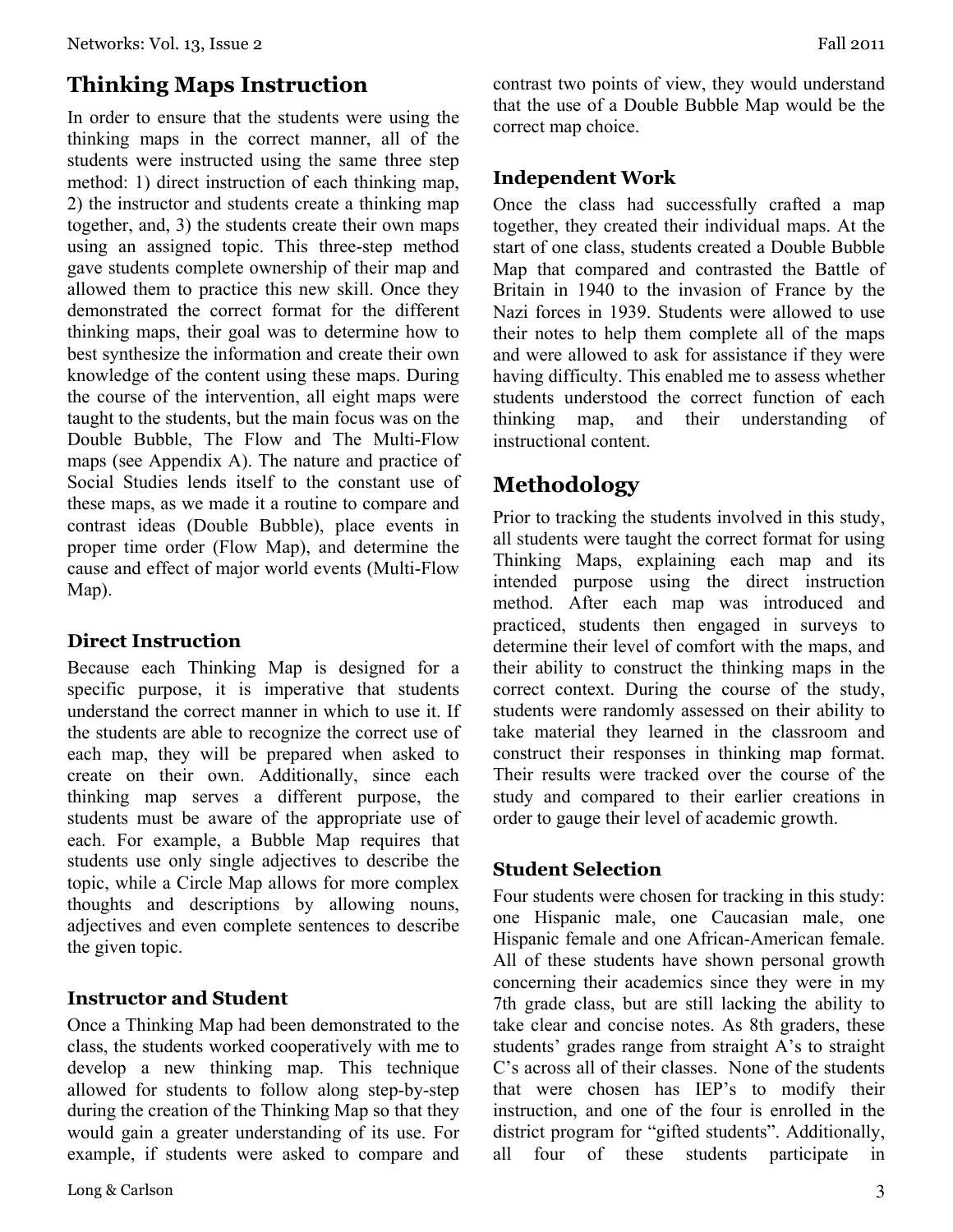extracurricular activities, such as soccer, basketball, football and student government.

### **Quantitative Methods**

During the course of the intervention, the students were consistently assessed on their understanding of the thinking maps by constructing one using an assigned prompt. At the end of the intervention, they were asked to construct a thinking map in lieu of writing a 5-paragraph essay. To analyze the students' thinking maps, I noted not only the students' correct use of the thinking map, but also whether the information they presented was accurate. Students were given a point if they correctly used the map, another point if the information used was correct, and a third if they contributed sufficient details to the map.

### **Qualitative Methods**

The qualitative data consisted of my observations and pre/post intervention surveys. These methods were used to gather data as the intervention was taking place, allowing me to assess whether or not the students understood the thinking maps as they were creating them. Because of the instructional methods used (direction instruction, group instruction, and individual creation), I was able to walk around during class to visually observe the students work.

**Observational Notes.** Observation notes were taken a minimum of three times a week during the intervention period, and were used to illustrate student development for each of the thinking maps. My notes consisted of short phrases or common words that could be used to identify positive or negative reactions to the maps. The results were based upon the students' uses of the three thinking maps that were presented in class. Students were evaluated as to whether or not they appeared to understand the purposes and uses of the maps during the presentation, as well as their ability to complete thinking maps on their own. Observations were coded as either positive or negative. For example, while learning the Double Bubble Map, Student B attained positive results in "Understanding the Map" and "Using Sufficient Details,", but was unable to provide a brief description of the thinking maps. On the final thinking maps assessment, all of the focal students

**Surveys.** Pre and post surveys were administered to the students. The pre-intervention survey was used to assess student motivation, while the postintervention survey allowed me to assess whether the thinking maps intervention was successful. In the first survey, I chose to highlight four of the questions related to Thinking Maps:

- 1. I learn more by taking notes and reading the textbook.
- 2. I expect to do well in school with little effort.
- 3. I am often bored in class.
- 4. My teacher challenges me to think critically about the topic being presented.

The students used a Lickert Scale to rate their responses. These numbers were entered into an Excel spreadsheet so that I could look across the students' responses. The post assessment focused on three questions that related to Thinking Maps activities:

- 1. The thinking maps are an effective way to get my thoughts on paper
- 2. The thinking maps allow me to make connections that I might not have made otherwise
- 3. The thinking maps have replaced my regular style of note taking

Again using a Lickert Scale, students' responses were scored and entered into an Excel spreadsheet. The surveys allowed me to determine whether individual students believed they were affected by the Thinking Maps intervention. For example, while on the pre-intervention survey students A, B, and D indicated that they learn better when they are taking notes from the textbook. The post-intervention data indicated that only Student B believed that thinking map strategies replaced their regular style of note taking in a consistent manner; the other three students only used thinking maps in moderation, or when required to do so.

# **Findings**

The purpose of this project was to determine if the use of Thinking Maps would have an impact on the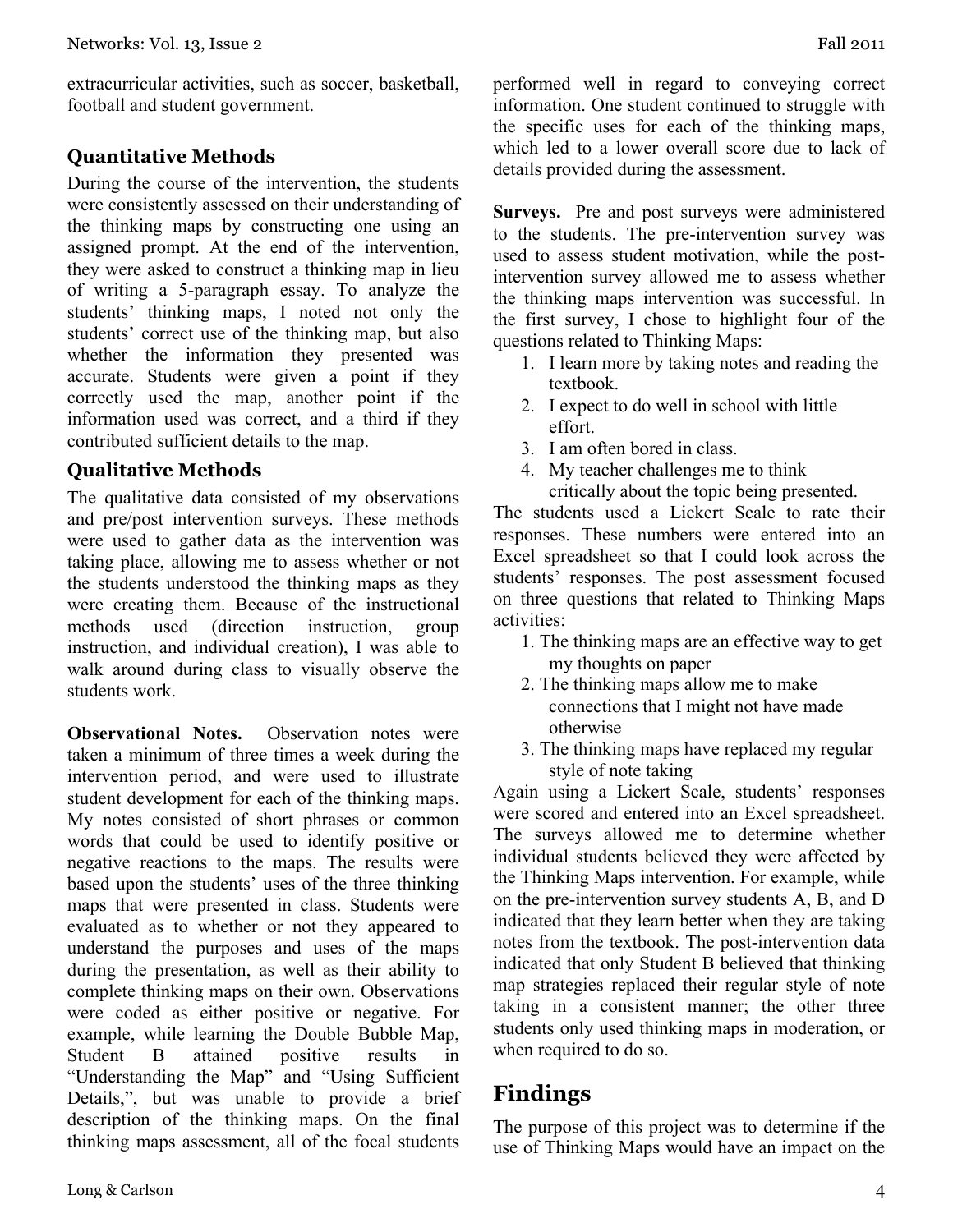way 8th grade students at Magnet Traditional School compiled their notes and made connections to academic material. The biggest change for students using the Thinking Maps has been their ability to connect prior information to the content that is currently being studied. Because of the nature of Social Studies, each of the events covered in class is somehow related to either a prior world event or has its roots in a particular theoretical perspective. In order to fully understand the scope of what is being taught in class, it is important for students to constantly apply prior knowledge to new material. Therefore, I surmised that students would benefit from a method for linking new learning to past learning. In the post-survey results, all the students found the Thinking Maps allowed them to "get their thoughts onto paper", thereby increasing their ability to make connections across the curriculum.

While reviewing the assessment that required students to respond to a prompt via a Thinking Map, I noted that their answers reflected greater understandings of content than assignments that relied on short answer or essay formats. This did not surprise me, as many of the students had difficulty organizing their thoughts into coherent essays or crafting precise short answer responses. Many students simply restated their main points without providing significant supporting details. Thus, many of them received low grades when they were asked to write specifically about particular an events and issues. When asked to respond using a thinking map, students were generally able to provide relevant details and address the questions being asked. Using my observation journal, I noted that most of the students had initially shown difficulty understanding the Multi-Flow thinking map, which asks them to identify the cause and effects of specific historical events. By encouraging students to respond more often using this type of thinking map, they became more comfortable using this style of thinking map, and they became more proficient in predicting the outcome of historical events. Using the Multi-Flow maps, students were asked to predict the effects of the United States entering the Vietnam War based upon what they had previously learned with the conflicts in World War II and the Korean War.

This action research project demonstrated that when these students used thinking maps on a regular basis, they were able to perform various thought processes invited by the type of map they were required to create. Once this became apparent to students, they recognized Thinking Maps as important to their academic success.

### **Conclusion**

Based on my observations and the data collected, I expect that students who utilize thinking maps will see improvements in their academic progress with regards to higher order thinking and content connection. Thinking maps are beneficial to students and teachers because they illustrate how students link ideas and concepts. Unlike graphic organizers that generally involve only surface level facts, thinking maps invite students to demonstrate their thought process on paper instead of in their minds. By doing so, they provides students with opportunities to form insights related to academic content that might not have been activated prior to the students' use of thinking maps.

With the current focus on high stakes testing and meeting annual yearly progress, many school districts are focusing on preparing students for standardized tests and spending less time teaching students to think critically. Thinking Maps provide a method that will help students organize their thoughts and ideas when it comes to preparing for exams. As well, Thinking Maps help students to organize notes and information during lectures. Asking students to take notes using Thinking Maps invites them to apply their previous knowledge via a new medium, allowing for higher order thinking.

In conclusion, Thinking Maps make an excellent addition to any classroom because they teach students to think critically about subjects and form connections between subject disciplines. By watching their thoughts unfold in front of them, they will be better equipped to make curricular connections and develop deeper knowledge and understanding of concepts. Since Thinking Maps can be utilized across all grade levels and content areas, they are an invaluable resource for teachers. With so many schools basing their curriculum and instruction on standardized tests, students are rarely afforded opportunities to develop critical thinking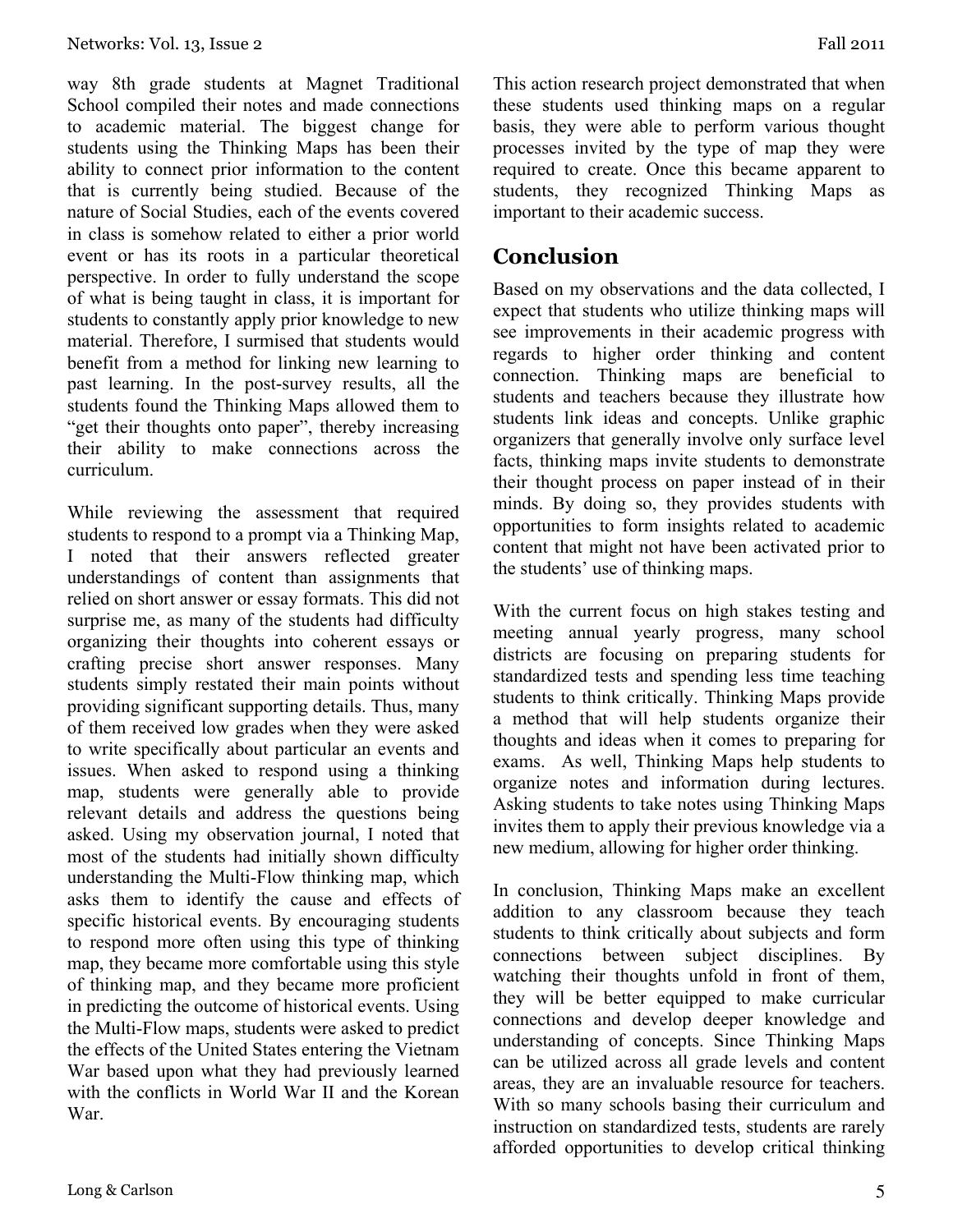skills that are necessary in higher education. I expect that with continued instruction and practice, classes that utilize thinking maps on a daily basis will show greater gains, both on classroom assignments and on standardized assessments.

#### **References**

- Abi-El-Mona, Issam and Adb-El-Khalick, Fouad. (2008). The Influence of Mind
- Mapping on Eighth Graders' Science Achievement. School Science and Mathematics, 180, 298- 312.
- Entwistle, N.J., Thompson, J. & Wilson, J.D. (1974). Motivation and Study Habits. Higher Education, 3, 379-96.
- Holzman, Stefanie. Thinking maps: Strategy-Based Learning for English Language Learners (and Others). Presented at the *13th Annual Administrator Conference*, April 2004.
- Pintrich, P. (2003). A Motivational Science Perspective on the Role of Student Motivation in Learning and Teaching Contexts. Journal of Educational Psychology, 95, 667-686.
- Savich, Carl. (2009). Improving Critical Thinking Skills in History. Networks Online Journal, 11, 1-12.
- Schunk, D.H.(2008). Learning Theories, An Educational Perspective. New Jersey: Merrill Prentice Hall.